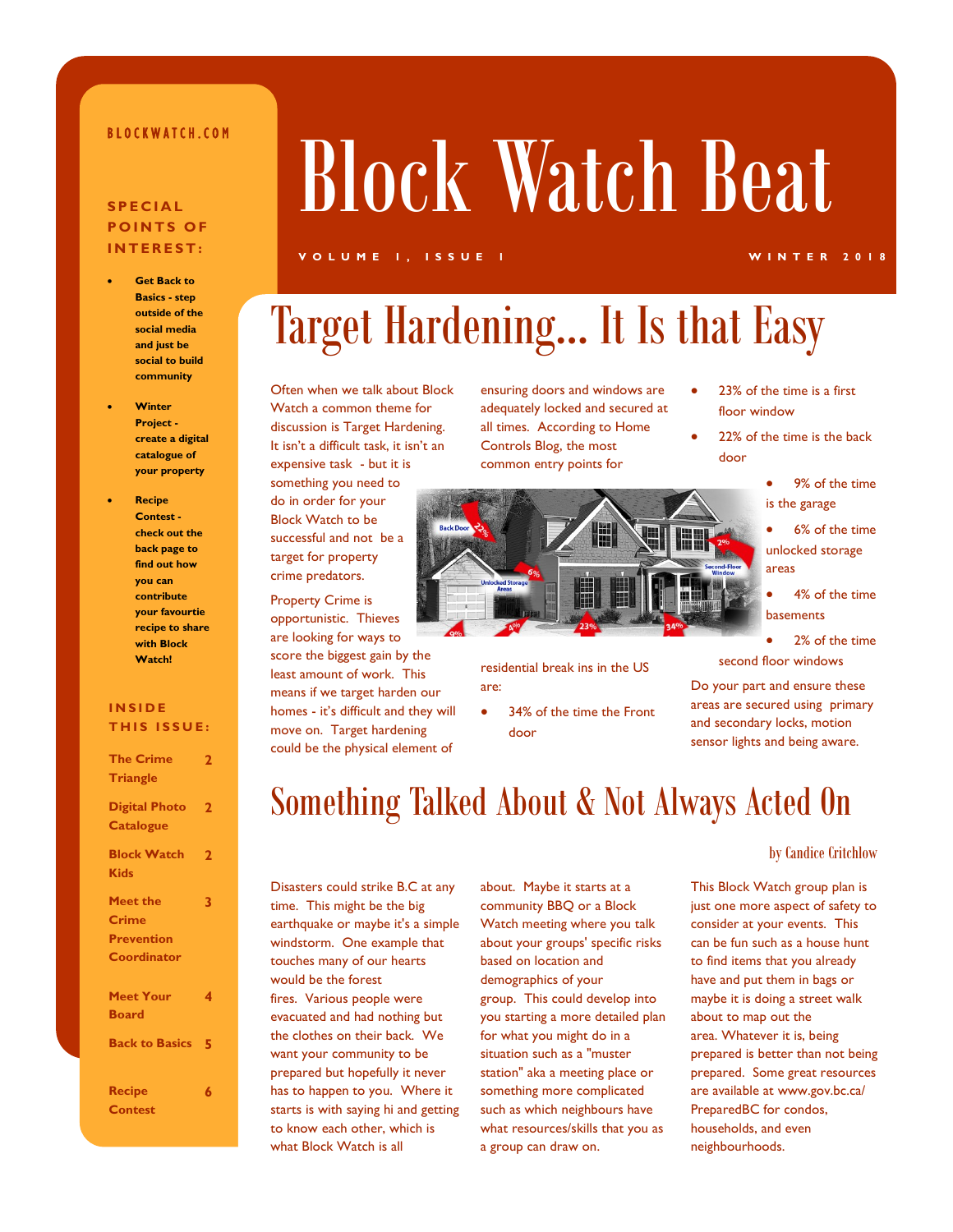#### **P A G E 2**



*Crime prevention is the recognition and appraisal of a crime risk and the initiation of some action to remove or reduce it.* 

*Preventing Crime is up to you!*

> *The photos will be useful to police to identify any recovered items and will also be useful to support an insurance claim*

# The Crime Triangle by Kelly Pater

In the Crime Prevention World we refer often to the Crime Triangle. Unlike a circle that "can't be broken" the triangle can!

The theory simplified is that society can't control one's Criminal Desire, as pictured on the triangle. However one can control the opportunity given to the Criminal desire. If we remove the Opportunity = we remove the Victim.

What does removing the Opportunity look like? It can be some of the most basic things to do around your home, your business and your vehicle.

- Ensure your valuables are removed from your vehicle at all times
- Secure your home– if you're in the back of the home, secure the front
- Use secondary locks on windows and sliding doors
- Never leave your garage

door open-it's a candy store to the property criminal

- Never give out your personal information over the phone
- Be wise when making purchases over the internet - buyer beware!

By removing these opportunities, we don't become a victim therefore breaking the triangle and moving the Criminal Desire onto somewhere else.

## Digital Photo Catalogue of Property by Kimberly Kelley

Now that the hustle and bustle of the holiday season is over, and the winter weather makes you want to stay indoors. Take some time to start a new project.

Have you thought about creating a digital photo catalog of all your personal and household items? This will prove to be especially beneficial to police and insurance companies. In the unfortunate event of theft,

fire, flood, or other types of damage. It's easy and only takes a few simple steps:

- Take photos of your belongings
- Place a ruler beside items to reference size and scale
- Include photos of any distinguishing marks or features

- Take photos from different angles
- Ensure any serial numbers are visible

Store the photos in an online storage database or use a memory stick, or external hard drive. Keep in mind that external storage devices should then be kept in a safety deposit box, fireproof safe, or at an alternate safe location that is not in your residence.



# Block Watch Kids

Your Kids are an important part of the Block Watch network in your neighbourhood! I bet if you ask your kids, they know more about who's who and who belongs where in the neighbourhood then you do. Use your kids to your advantage as you get to know

neighbours– Kids often make friends quicker than we do as adults. Don't forget the ol' cliché - out of the mouths of babes. Don't disregard what your kids may see or hear and share with you. Teach them early the principles of Block Watch - especially about getting to know your

neighbour, reporting suspicious activity and people. Don't forget the important education of teaching your kids about Strangers-who is good stranger and bad stranger, know your neighbourhood so they can go to a safe place for help, rather than open a door to a stranger, speak through the door.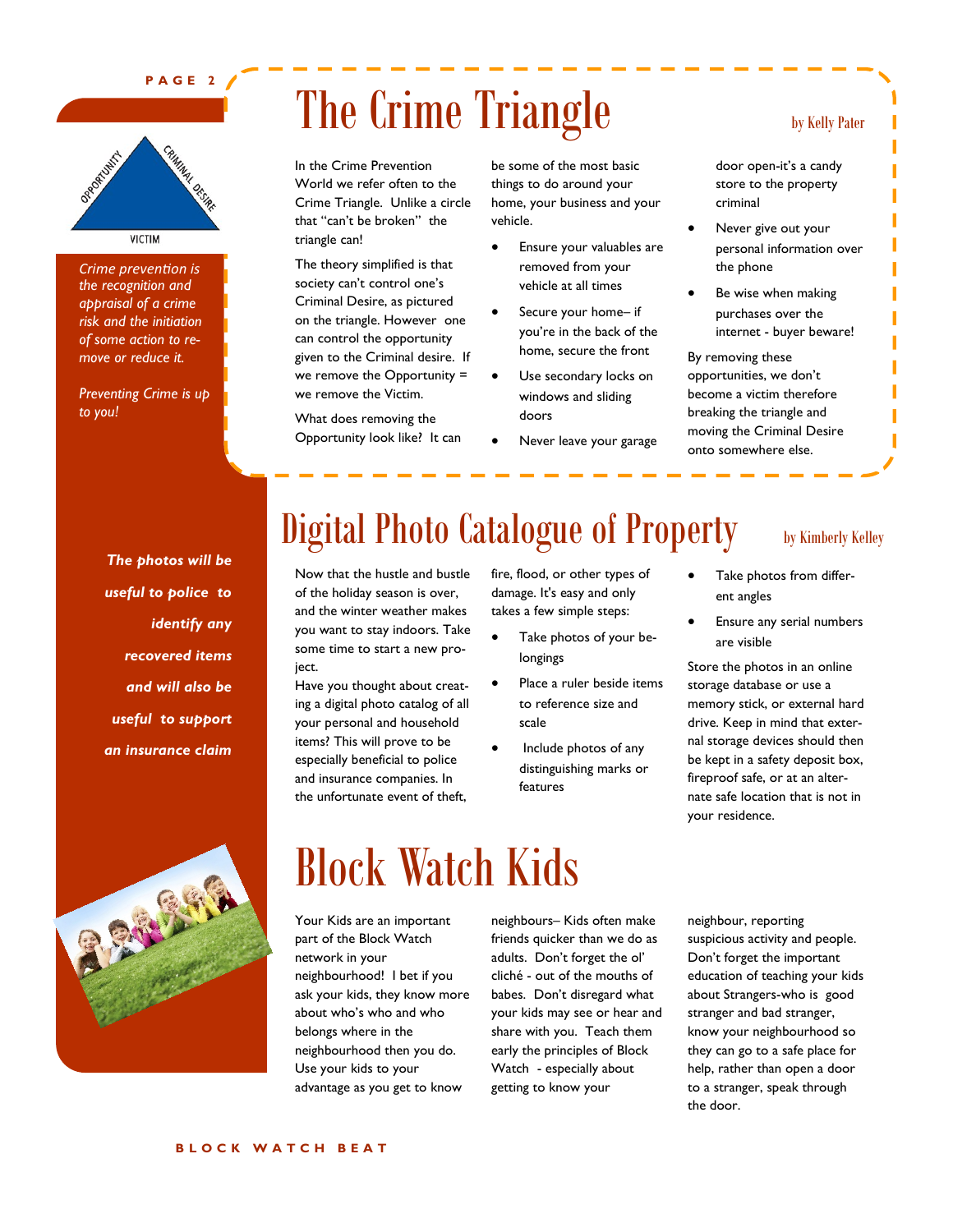# Meet Crime Prevention Coordinator Roy Morgan

Roy joined the world of Crime Prevention in Canada in 2010 when he was the Coordinator for the City of Vernon/Regional District of North Okanagan. In August 2016, he became the Crime Prevention Coordinator for the Regional District of Central Okanagan out of West Kelowna. Roy came to these positions with a vast experience from his days as a Police Officer (Bobbie) in the UK.

When Roy took over his position in August 2016, there were 26 Block Watch Program in the area

that covered West Kelowna, Lake Country, Peachland, Electoral Area East and West and Westbank First Nations Land. Some of these Programs were in-active and communication between the communities and the RCMP had ceased. With Roy's work communication was corrected and the program was gaining momentum, Captains were being retrained and over the next 16 months, the area increased to 79 active blocks. By promoting the three principles of Crime Prevention; Neighborhood

Awareness (Block Watch) Target Hardening (Security Assessment of their home) and the importance of Marking Property for identification, Roy keeps groups informed and interested..

Roy uses an email system to keep in touch with the Captains, Co-Captains and over 2350 homes.

Roy states " the main focus is to keep a commuicaiton link between him as the Coordinator, the RCMP and the Community to encourage a community spirit within each neighbourhood"



*The Block Watch Society Board is elected by members of the Society. The Board Members are often involved in Crime Prevention Positions in the Communities.*

# Meet Your Board

Meet **Regan Borisenko**. Regan is the current Crime Prevention Coordinator for the City of Vernon. Regan has served on the board for the past year.

**Kelly Pater** is with the Abbotsford Police Department as their Crime Prevention Coordinator and has served on the Board for the past 3 years.

**Candice Critchlow** is with the City of Port Coquitlam. She is the former Block Watch Coordinator with Burnaby and has served on your board for the past 3 years.

**Dave Dickson** is with the William Lake RCMP Det. Serving as the Community Safety Manager. This is Dave's first term on the Board

**Kimberly Kelley** is with Victoria

Police Dept. and serves as the Community Programs Cooridnator. She is in her first term on the Board

Cst. **Romi Mattu** is with the Vancouver Police Department Community Policing Services Unit and is in her first term on the Board.

**Gabriel Pelletier** is the Community Programs Coordinator with Surrey RCMP Det.

# $Back to \, \, \textit{Basis}$  by Cst. Romi Mattu

Does anyone else feel like the social media movement is taking us away from the basics of human interaction? No one talks on the bus anymore, not even about the weather. Riding the train while commuting to work feels like a cone of silence. If anyone does break from the norm, they are likely to be meet with an annoying glance, if anything at all. Heads are buried in phones, ears are covered up with headphones, fingers are doing the communicating with pictures, and emoji's and tweets.

How can we get to know our neighbors

when we are too busy watching the latest You tube video or updating our Facebook or following our friends on Instagram. Last year I started a new Block Watch for a brand new condo complex and was instantly tasked with how to engage my new neighbors to get involved and build a community. We were all strangers and it appeared people were content to remain that way beyond the cordial elevator door holding. Being new to condo living and moving from a tight knit neighborhood where people took the time to invest in the community, I was less willing to give

into living anonymously amongst my neighbors.

It started with a wave, an introduction and a commonality, our dogs. But it happened. Slowly. Day by day. Week by week. One year later, we have the strong beginnings of a real community. It took longer than I hoped but it happened and now we will continue to build upon our new found sense of community.

Happy New Year and cheers to all the new Block Watch Teams in 2018.